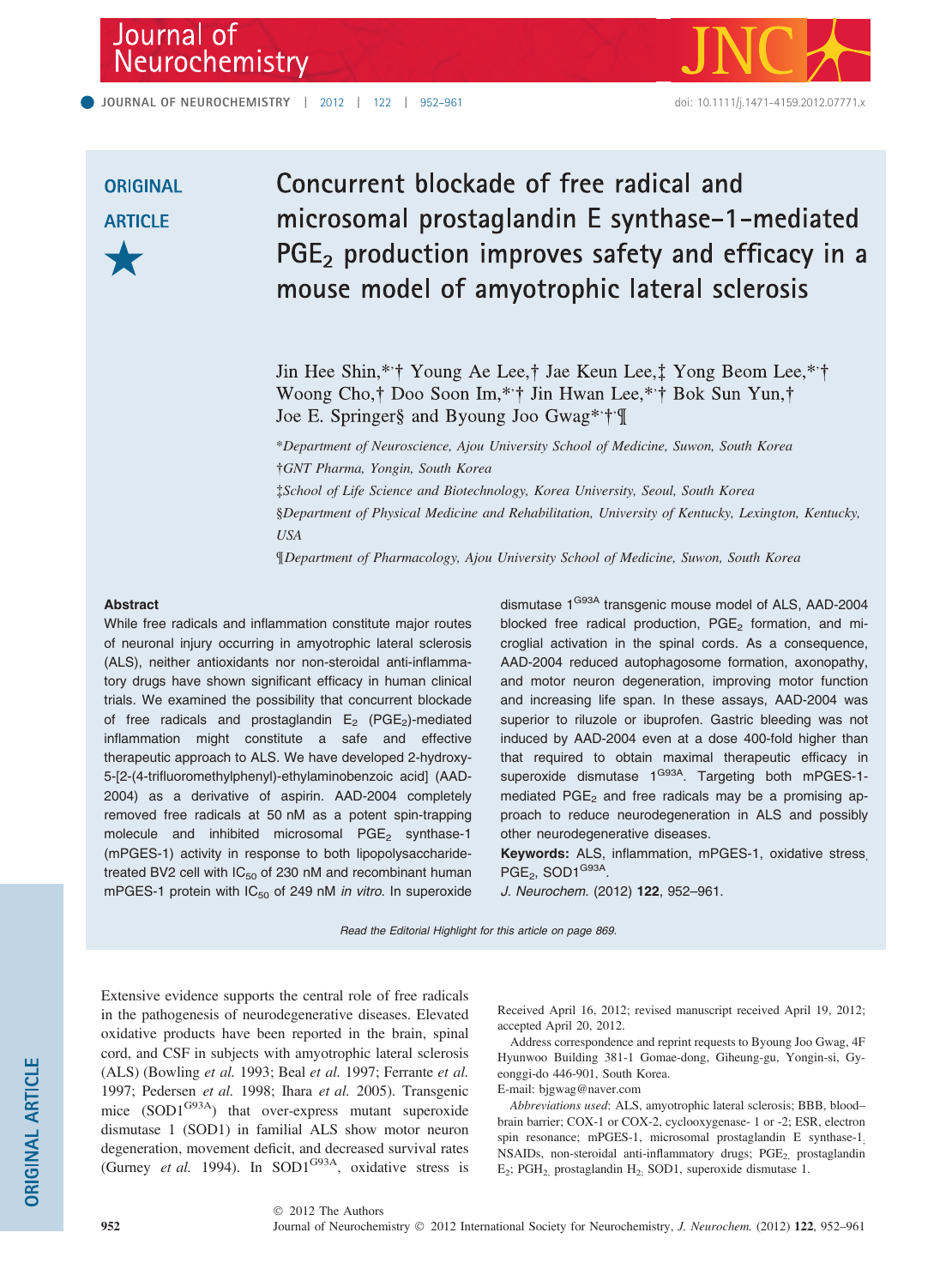induced in spinal cord regions known to undergo the pathological changes in ALS (Liu et al. 1998; Shin et al. 2007). Administration of antioxidants reduces neurological deficit in SOD1 $G93A$  (Andreassen et al. 2000; Crow et al. 2005; Shin et al. 2007). However, clinical trials of vitamin E produced no beneficial effect in ALS patients (Desnuelle et al. 2001; Graf et al. 2005), possibly due to side effects and poor blood–brain barrier (BBB) permeability.

Inflammation constitutes an additional contributor of neurodegeneration. Inflammatory responses are elevated in serum and CSF of ALS patients (Ilzecka 2003; Babu et al. 2008; Keizman et al. 2009). COX-2, the inducible isoform of cyclooxygenase (COX), is induced in neurons, microglia, astrocytes, and endothelial cells in both SOD1<sup>G93A</sup> and ALS patients (Almer et al. 2001; Maihofner et al. 2003). COX-2 is thought to mediate inflammation and neuronal injury in the spinal cord of SOD1<sup>G93A</sup> (Yasojima et al. 2001). Celecoxib, a selective COX-2 inhibitor, reduced levels of prostaglandin  $E_2$  (PGE<sub>2</sub>) and neuronal death and prolonged survival in SOD1<sup>G93A</sup> (Drachman et al. 2002). However, treatment with celecoxib improved neither motor function nor survival in ALS patients (Cudkowicz et al. 2006). In this study, celecoxib did not reduce levels of  $PGE<sub>2</sub>$  in the CSF of ALS patients. Further study is not warranted due to the increased risk of myocardial infarction and stroke following long-term therapy with selective COX-2 inhibitors (Martinez-gonzalez and Badimon 2007).

A combination approach targeting both free radicals and  $PGE<sub>2</sub>$ -mediated inflammation may synergistically improve motor function and survival. Unlike COX-2 inhibitors increasing the risk of cardiovascular toxicity, aspirin prevents PGE<sub>2</sub> production, platelet aggregation, and has been used for the prevention of cardiovascular disease as well as inflammatory diseases such as rheumatoid arthritis (Evans et al. 1968; Collier 1971; Reilly and Fitzgerald 1988; Shadick et al. 2010). We have investigated the premise that a single agent combining the anti-inflammatory attributes of aspirin or salicylate with powerful antioxidant efficacy would constitute an effective disease-modifying therapeutic for ALS, based on the additive/synergistic neuroprotective effects of these two actions. We took a structural lead from sulfasalazine and developed synthetic derivatives conjugated to 5-aminosalicylate that prevent free radical formation, as well as inflammation with improved safety. AAD-2004 was chosen as a final drug candidate, based on safety and efficacy profile through multiple in vitro and in vivo screening processes.

#### Materials and methods

See Appendix S1.

#### Mice and treatment regimens

Animal care and treatment were in compliance with a protocol approved by the institutional animal care committee of Ajou University School of Medicine and GNT Pharma. SOD1G93A mice carrying the G93A human SOD1 mutation were obtained from the Jackson Laboratory (Bar Harbor, ME, USA). Male G93A transgenic mice were crossbred with B6SJLF1/J hybrid females as previously described (Gurney et al. 1994). Mice were treated with 2.5 mg/kg AAD-2004 (p.o., twice a day), 25 mg/kg ibuprofen (i.p., twice a day), or 50 mg/kg riluzole in diet beginning at 8 weeks of age. Nontransgenic litter mates were used as controls. Both male and female mice were used for behavior tests and histological experiments.

#### Evaluation of motor function

Motor strength and coordination were evaluated twice a week using a Rotarod (Columbus Instruments, Columbus, OH, USA) and paw grip endurance. Details are given in Appendix S1.

#### Evaluation of disease onset and survival

Disease onset was defined as the first day that a mouse showed a motor function deficit on the rotarod test. The time of death was defined as the date on which  $SOD1^{G93A}$  showed complete paralysis of body and could not roll over within 20 s of being placed on their side. Death follows within a few hours after such an extreme morbidity.

#### Stereological analysis of motor neuron survival

The whole lumbar spinal segment (L1–L5) were coronally cut into thickness of 40 µm using Cryocut Microtome (Leica Microsystems, Wetzlar, Germany). Neuronal death was analyzed by staining every tenth section with 0.5% cresyl violet and counting viable motor neurons larger than 20  $\mu$ m in outlined areas of the ventral lumbar region using a 4× objective. To estimate the total number of motor neuron, the optical fractionator method was used. Details are given in Appendix S1.

#### Preparation of 2-hydroxy-5-[2-(4-trifluoromethylphenyl) ethylamino]benzoic acid (AAD-2004)

AAD-2004 was synthesized at Zhejiang Avilive Laboratories (Hengdian Industrial Zone, China). In brief, methyl 2-hydroxy-5- [2-(4-trifluoromethylphenyl) ethylamino] benzoate was produced by condensation of methyl 5-aminosalicylate and 2-(4-trifluoromethylphenyl) ethyl methanesulfonate in the presence of triethylamine and then hydrolyzed.

#### Statistical analysis

All data performed on cell cultures and animals are expressed as the mean  $\pm$  SEM. An independent-samples *t*-test was used to compare two samples. The ANOVA and the Student–Newman–Keuls test were used for multiple comparisons. Survival data were analyzed by means of Kaplan–Meier survival curve. All analyses were performed using the SPSS version 12.0 from windows. Statistical significance was set at  $p < 0.05$ .

### **Results**

# AAD-2004 blocks free radical neurotoxicity as a potent spin-trapping molecule

Cortical cell cultures containing neurons and glia produced reactive oxygen species within 4 h and widespread neuronal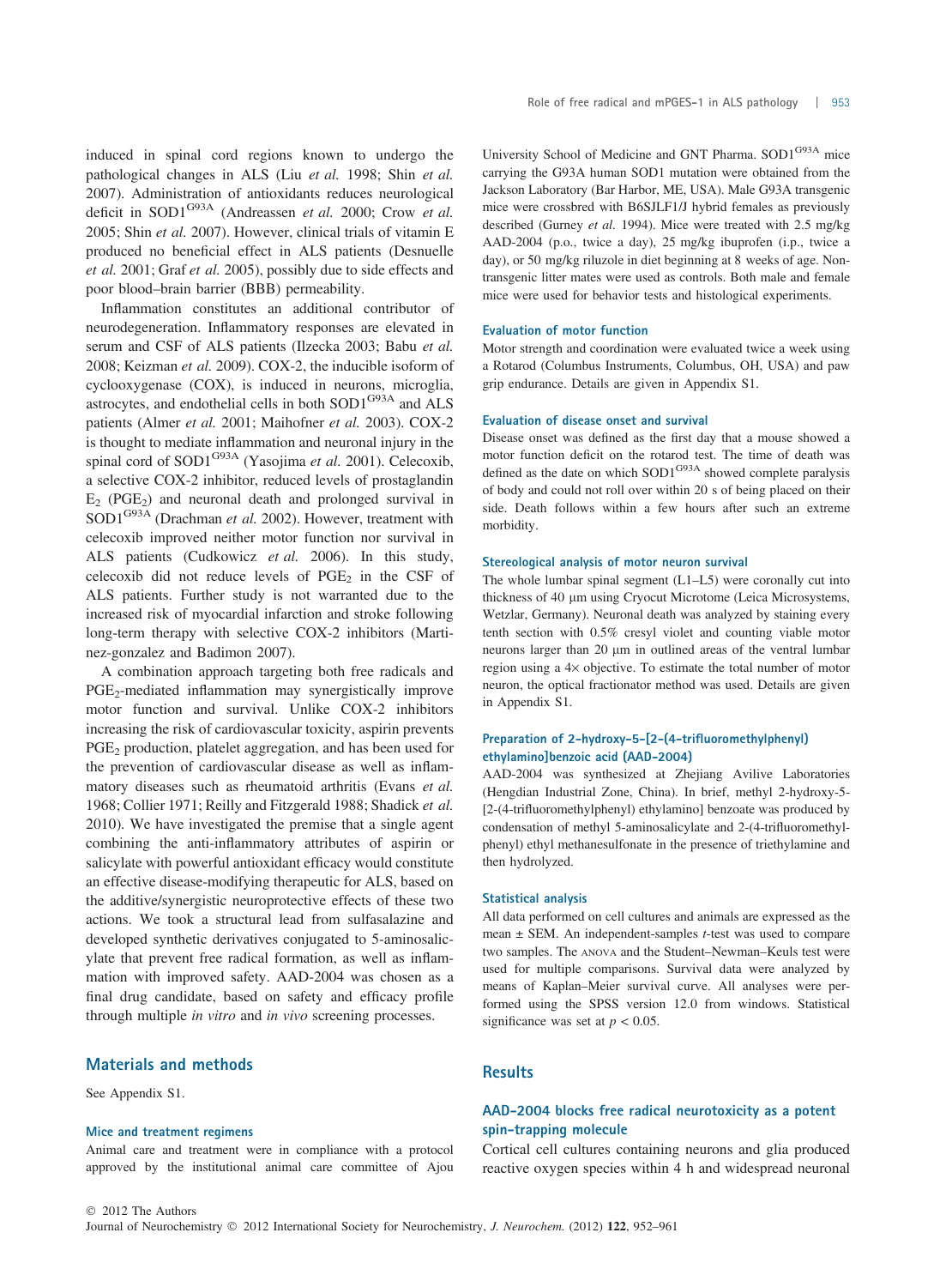death over 24 h after continuous exposure to 50  $\mu$ M Fe<sup>2+</sup>, a transition metal ion catalyzing hydroxyl radicals from  $H_2O_2$ . Concurrent addition of 1  $\mu$ M AAD-2004 blocked Fe<sup>2+</sup>induced reactive oxygen species production and neuronal death (Fig. 1a). The efficacy and potency of AAD-2004 were compared with those of antioxidants that were included in clinical trials for treatment of neurodegenerative diseases. Vitamin E attenuated  $Fe<sup>2+</sup>$  neurotoxicity in a dose-dependent manner (IC<sub>50</sub> = 22.03 µM). Estrogen and melatonin revealed an IC<sub>50</sub> of 2.41  $\mu$ M and 311.6  $\mu$ M in reducing Fe<sup>2+</sup> neurotoxicity, respectively. However, acetyl-L-carnitine up to 1 mM slightly reduced  $Fe<sup>2+</sup>$ -induced neuronal death. In contrast, AAD-2004 showed  $IC_{50}$  of 0.097  $\mu$ M and all but completely blocked  $\text{Fe}^{2+}$  neurotoxicity even at 0.3  $\mu$ M (Fig. 1b), suggesting that AAD-2004 has better efficacy and potency against free radical neurotoxicity than the other antioxidants examined. As salicylates can scavenge free radicals at millimolar concentration (Dinis et al. 1994), the antioxidant action of AAD-2004 may be attributable to direct scavenging of free radicals. Salicylate, aspirin, and sulfasalazine slightly reduced levels of 2,2-diphenyl-1-picrylhydrazyl (DPPH), a stable free radical. AAD-2004 rapidly reacted with DPPH with potency higher than vitamin E (Fig. 1c). The free radical scavenging action of AAD-2004 was further examined using the spectroscopic technique of electron spin resonance (ESR). 5,5-Dimethyl-1-pyrroline-Noxide (DMPO), a spin-trapping agent, reacted with hydroxyl radicals, producing the ESR spectra of DMPO-OH (Fig. 1d). The addition of AAD-2004 reduced levels of DMPO-OH. The ESR spectra of DMPO-OH were almost completely blocked in the presence of AAD-2004 as low as 50 nM, demonstrating that AAD-2004 is a potent spin-trapping molecule.



Fig. 1 AAD-2004 is a potent spin-trapping molecule. (a) Upper panel: fluorescence photomicrographs showing 2',7'-dichlorofluorescein (DCF), the oxidation product of 2¢,7¢-dichlorodihydrofluorescein (DCDHF), in cortical cell cultures after 4 h exposure to a sham control or 50  $\mu$ M Fe<sup>2+</sup>, alone (Fe<sup>2+</sup>) or with  $1 \mu M$  AAD-2004. Bottom panel: phase contrast photomicrographs of cortical cell cultures after 16 h exposure. Note Fe2+-induced neuronal cell degeneration (arrows) sensitive to AAD-2004. (b) Cortical cell cultures were exposed to 50  $\mu$ M Fe<sup>2+</sup> for 24 h, alone or with the indicated doses of AAD-2004, vitamin E, melatonin, estrogen, or acetyl-L-carnitine. Neuronal death was analyzed 24 h later ( $n = 4$  culture wells per condition). (c) Free radical scavenging action was analyzed by measuring the reduction in DPPH with addition of AAD-2004, sulfasalazine, salicylic acid, aspirin, or vitamin E ( $n = 3$  per condition). (d) The ESR spectra of DMPO-OH adducts were obtained from the reaction of hydroxyl radicals and DMPO, alone (Control) or with addition of AAD-2004.

Journal of Neurochemistry © 2012 International Society for Neurochemistry, *J. Neurochem.* (2012) 122, 952–961 © 2012 The Authors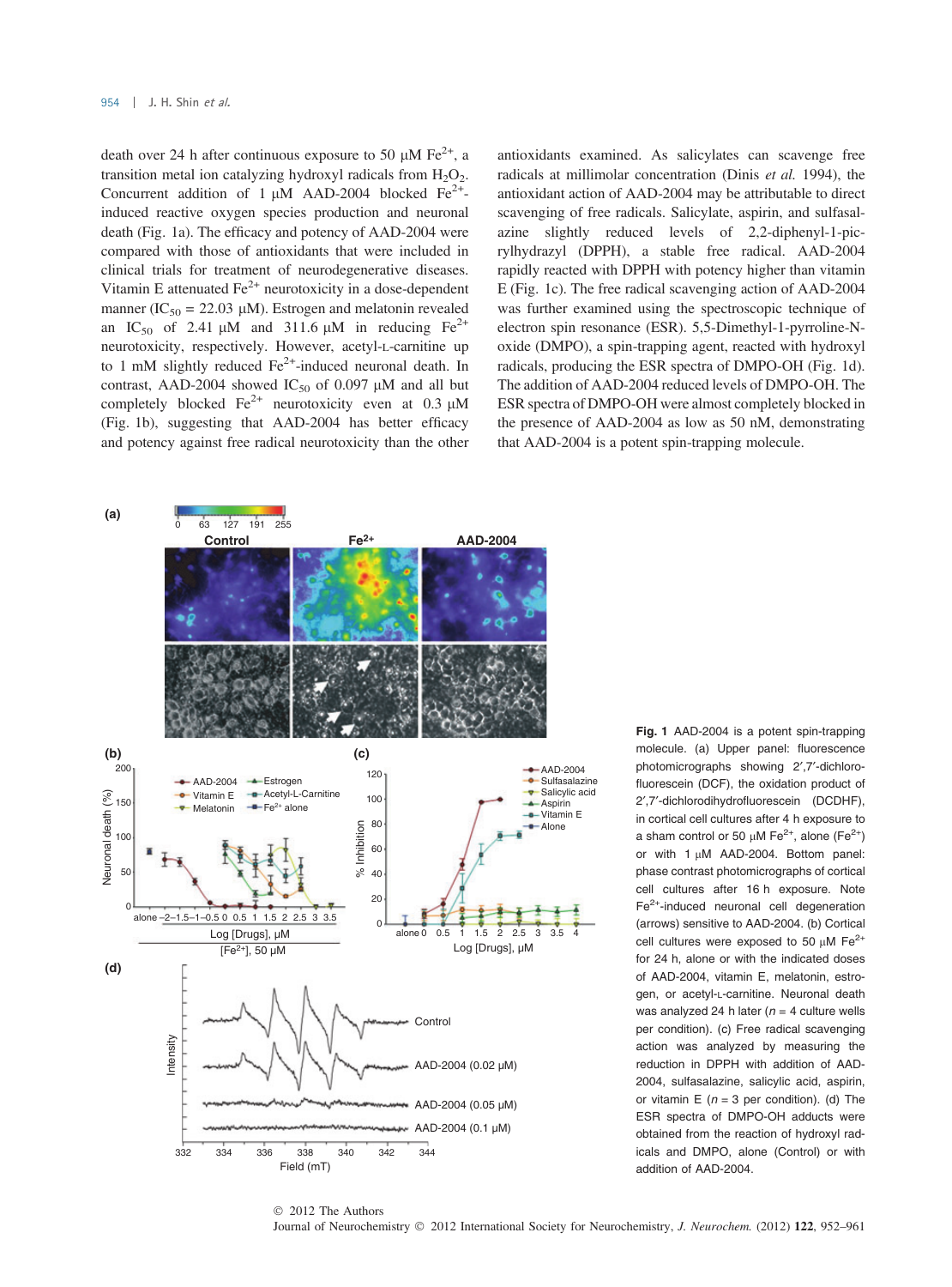### AAD-2004 is an mPGES-1 inhibitor and does not cause gastric damage

AAD-2004 dose-dependently prevented  $PGE<sub>2</sub>$  production following exposure of BV2 cells to lipopolysaccharide (LPS) with IC<sub>50</sub> of 1.4  $\mu$ M (Fig. 2a). Additional experiments were performed if AAD-2004 would inhibit PGES, the terminal isomerase converting  $PGH<sub>2</sub>$  to  $PGE<sub>2</sub>$  (Samuelsson *et al.*) 2007). Addition of  $PGH<sub>2</sub>$  in extracts of LPS-treated BV2 cells resulted in increased  $PGE<sub>2</sub>$  production in the presence of excess indomethacin, a dual COX-1/COX-2 inhibitor, compared with those of control BV2 cells, suggesting that the bacterial endotoxin induces PGES-mediated  $PGE<sub>2</sub>$  production as previously reported (Ikeda-matsuo et al. 2005). AAD-2004 inhibited the conversion of  $PGH<sub>2</sub>$  to  $PGE<sub>2</sub>$  with an  $IC_{50}$  of 0.23  $\mu$ M (Fig. 2b). Among three isoforms of PGES including cytosolic PGES (cPGES), microsomal PGES-2 (mPGES-2), and microsomal PGES-1(mPGES-1), levels of mPGES-1 were increased in BV2 cells exposed to LPS (Fig. 2c and d). AAD-2004 directly and dose-dependently prevented activity of recombinant human mPGES-1[(rh) mPGES-1] with  $IC_{50}$  of 0.249  $\mu$ M (Fig. 2e). While oral administration of 300 mg/kg aspirin caused severe gastric damage 24 h later (Fig. 2f), oral administration of 1000 mg/kg AAD-2004 did not damage gastric mucosal membrane. Thus, AAD-2004, an mPGES-1 inhibitor and spin-trapping molecule, is expected to show better safety and efficacy in inhibiting  $PGE_2$ -mediated inflammation than aspirin.

#### AAD-2004 blocks oxidative stress and inflammation in SOD1<sup>G93A</sup>

Administration of AAD-2004 (i.p., b.i.d.) from 8 weeks of age alleviated motor function deficit and increased survival in SOD1G93A. Maximal effects were observed from doses of 2.5 mg/kg (Fig. S1). In mice, the oral administration of 2.5 mg/kg AAD-2004 showed an area under the curve of 7.65 µg h/mL, which was approximately twofold higher than the intraperitoneal administration of 2.5 mg/kg AAD-2004 did (Fig. S2). Thus, the pharmacological effects of AAD-2004 were examined by the oral administration of 2.5 mg/kg (b.i.d.) in SOD1<sup>G93A</sup>. As previously reported (Shin *et al.*) 2007), oxidative stress was produced in the lumbar motor



Fig. 2 AAD-2004 inhibits mPGES-1 activity without producing gastric damage. (a) Levels of PGE<sub>2</sub> 24 h after exposure of BV2 cells to 1  $\mu$ g/mL LPS, alone (= 100%) or with AAD-2004 ( $n = 8$  cultures for each condition). (b) PGES-mediated  $PGE<sub>2</sub>$  production in BV2 cell lysates added with vehicle (= 100%) or AAD-2004 ( $n = 4$  for each condition). (c, d) Western blot analysis of three isoforms of PGES 24 h following exposure of BV2 cells to sham control or  $1 \mu q/mL$  LPS. Levels of each isoform were analyzed and scaled to actin ( $n = 3$  cultures for each condition). (e) (rh) mPGES-1-induced PGE<sub>2</sub> production in the absence or presence of AAD-2004 ( $n = 4$  for each condition). (f) Photomicrographs of rat stomach 24 h after the oral administration of vehicle, 300 mg/kg aspirin, or 1000 mg/ kg AAD-2004.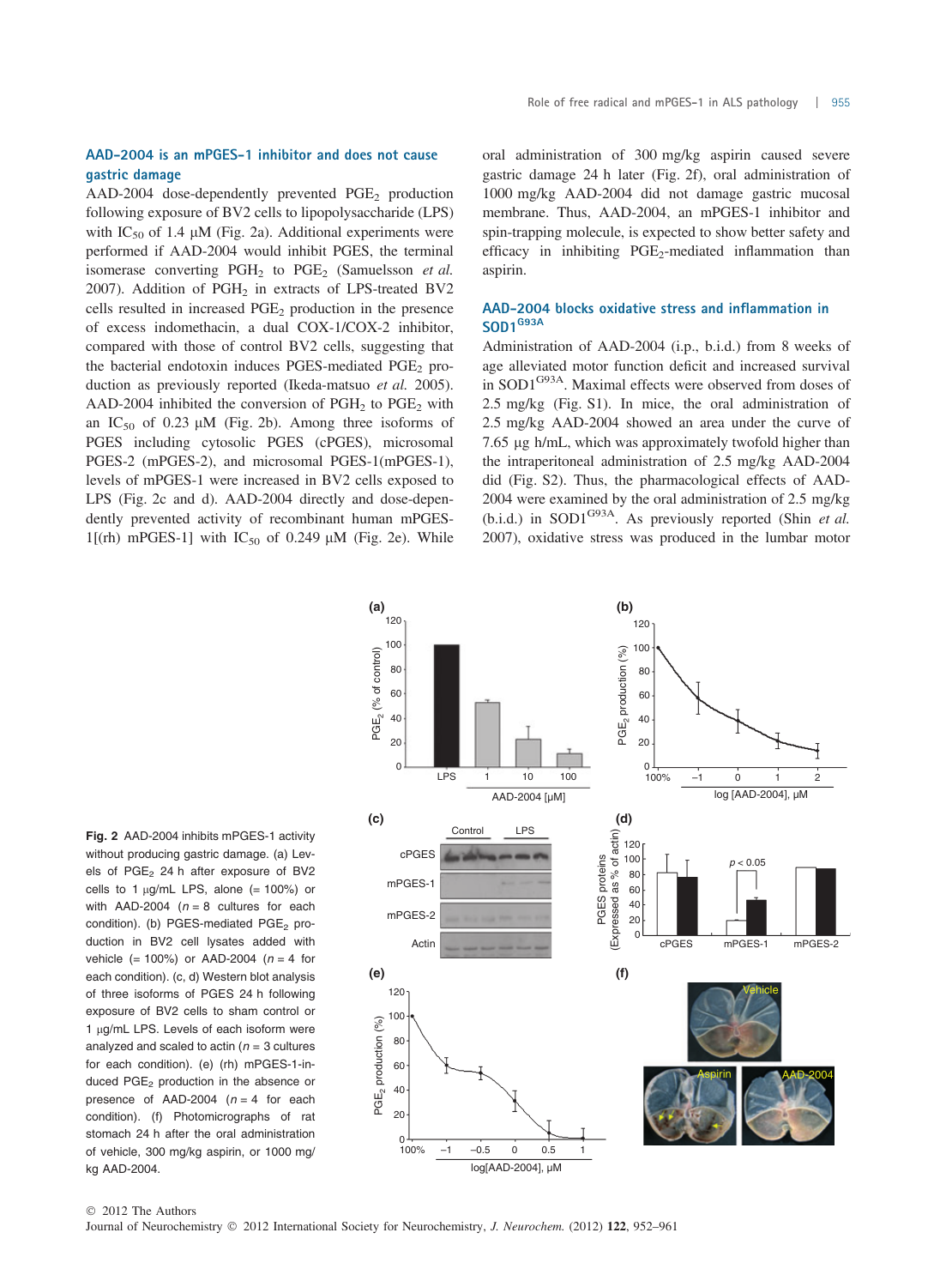neurons of 10-week-old  $SOD1^{G93A}$  as evidenced by increased immunoreactivity to nitrotyrosine and 8-OHdG (Fig. 3a). The administration of AAD-2004 from 8 weeks of age significantly blocked levels of nitrotyrosine and 8-OHdG elevated in  $SOD1^{G93A}$ . The number of microglia immunoreactive to Iba-1 (ionized calcium-binding adaptor molecule-1), a marker of microglia/macrophage, and levels of Iba-1 expression were increased in the ventral horn of the lumber spinal cord of 16-week-old SOD1<sup>G93A</sup>, which were prevented by AAD-2004 (Fig. 4a–c). The expression of mPGES-1 was increased throughout the lumbar ventral horn of SOD1<sup>G93A</sup> at 16 weeks of age (Fig. 4d–f). PGE<sub>2</sub> produc-



Fig. 3 AAD-2004 blocks oxidative stress in SOD1<sup>G93A</sup>. (a) Fluorescent and bright-field photomicrographs of lumbar ventral sections immunolabeled with an antibody against nitrotyrosine (top panel; scale bar, 20  $\mu$ m) or 8-OHdG (bottom panel; scale bar, 50  $\mu$ m) in wild type or SOD1<sup>G93A</sup> treated with saline (vehicle) or 2.5 mg/kg AAD-2004 (p.o., b.i.d.) for 2 weeks starting from 8 weeks of age. Levels of nitrotyrosine (b) and 8-OHdG (c) were analyzed by measuring immunofluorescence intensity of nitrotyrosine in the lumbar motor neurons  $(n = 20$  sections from five mice per condition) and using an enzyme immunoassay of 8-OHdG in the lumbar spinal cord ( $n = 5$  mice for each condition). \*Significant difference from wild type; #significant difference from vehicle.

tion was significantly increased in the lumbar spinal cord and also in plasma of  $SOD1^{G93A}$  (Fig. 4g). AAD-2004 blocked  $PGE<sub>2</sub>$  production induced in the spinal cord as well as plasma. As the maximum plasma concentration of AAD-2004 is approximately  $5 \mu M$  following the oral administration of 2.5 mg/kg (Fig. S2), AAD-2004 is expected to prevent inflammation in the lumbar spinal cord of SOD1<sup>G93A</sup> possibly through blockade of mPGES-1.

# AAD-2004 prevents motor neuron degeneration, axonal damage, and autophagosome formation in the lumbar spinal cord of SOD1<sup>G93A</sup>

In the 16-week-old SOD1 $G<sup>93A</sup>$ , neurodegeneration was extensive in the ventral horn of the lumbar spinal cord. The administration of 2.5 mg/kg AAD-2004 beginning at 8 weeks of age significantly prevented the loss of spinal motor neurons in the SOD1 $G^{93A}$  (Fig. 5a and b). Immunohistochemistry with the tau-5 antibody further demonstrated degradation of cell bodies and axons originating from the motor neurons (Fig. 5c). Such degenerative changes were ameliorated by the administration of AAD-2004 (Fig. 5c and d). However, the axonopathy was not prevented by ibuprofen or riluzole, a disease-modifying neuroprotectant known to reduce glutamate neurotoxicity and used as the only approved treatment for ALS. The conversion of LC3-I to LC3-II, microtubule-associated protein 1 light chain 3-II known as a marker for autophagosome formation, was induced in the lumbar spinal cord of 16-week-old SOD1<sup>G93A</sup> as previously reported (Li et al. 2008). The conversion to LC3-II was sensitive to AAD-2004 (Fig. 5e and f). AAD-2004 also blocked the abnormal aggregation of mutant SOD1 observed in the lumbar spinal cord of  $SOD1^{G93A}$  (Fig. 5g).

# AAD-2004 shows better beneficial effects than riluzole or ibuprofen in SOD1<sup>G93A</sup>

Finally, we carried out a study comparing the functional efficacy of AAD-2004 with that of ibuprofen, a non-selective COX inhibitor, as well as riluzole. Mice received maximally effective doses of ibuprofen and riluzole as previously reported (Eriksen et al. 2003). As reported (Gurney et al. 1998), SOD1<sup>G93A</sup> that received riluzole revealed significant improvement in motor function and survival (Fig. 6). Intraperitoneal administration of 25 mg/kg ibuprofen improved motor function and extended life span in SOD1<sup>G93A</sup> comparable to riluzole.  $SOD1^{G93A}$  treated with 2.5 mg/kg AAD-2004 showed significantly better motor function and survival relative to riluzole or ibuprofen (Fig. 6a–d). The onset of Rotarod deficit was significantly delayed by 12% and 15.6% in the riluzole- and ibuprofen-treated groups, respectively, as compared with the vehicle group. The disease onset was further delayed by  $36\%$  in SOD1<sup>G93A</sup> treated with AAD-2004 (Fig. 6e). Survival was extended by 8.2%, 9.4%, and 21% in the riluzole-, ibuprofen-, and AAD-2004-treated groups, respectively. AAD-2004 significantly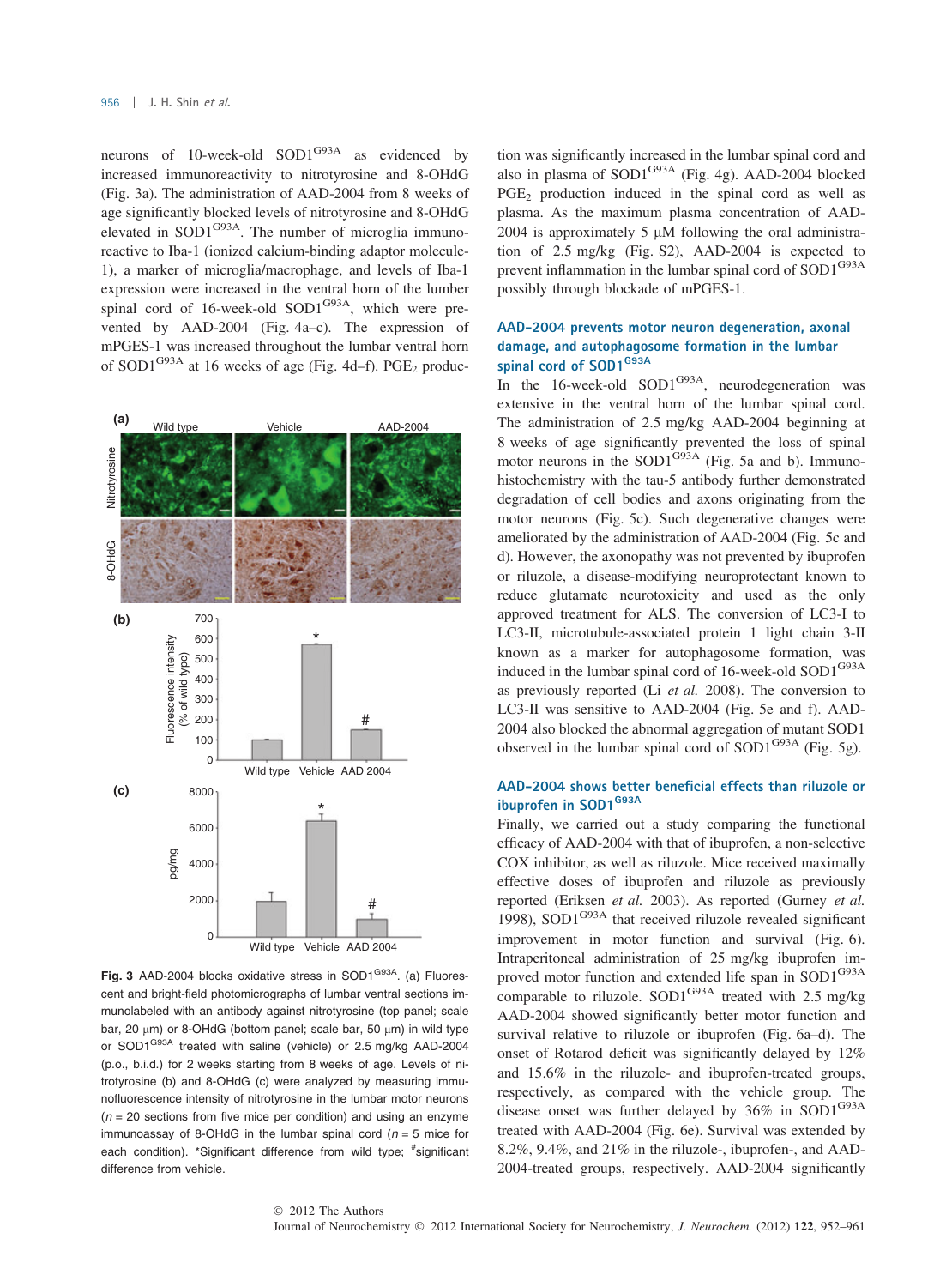

**(a)** Wild type  $AD - 2004$ Vehicle **(c) (b)** G93A **(c)**  $\frac{1}{2}$  1200 lba-1 expression (% of wild type) expression (% of wild t \* Wild type Vehicle AAD-2004 1000 Iba-1  $800$ Acti 600 400 # **(d)** 200  $\mathsf{I}$ -adl 0 Wild type Vehicle AAD-2004 Wild type **(e)** Wild type G93A mPGES-**Actir** G93A PGE<sub>2</sub> (g)  $_{1200}$ **(f) (g)** 350  $\frac{1}{1}$   $\frac{1000}{1}$ Lumbar (pg/mg) 1000 Plasma (ng/mL) mPGES-1 expression mPGES-1 expression 300 \* (% of wild type) 800 (% of wild type) 250  $\frac{1}{200}$ 600 # 150 # 400 100 200 50  $\overline{0}$  $\Omega$ Wild type Vehicle AAD-2004 Wild type G93A

improved motor performance and survival compared with riluzole or ibuprofen.

## **Discussion**

AAD-2004, a dual-function drug derived from aspirin and sulfasalazine, is a potent spin-trapping molecule and mPGES-1 inhibitor effective at nanomolar concentrations. AAD-2004 improves motor function and survival in SOD1<sup>G93A</sup> with a maximally effective dose of 2.5 mg/kg, while no gastric damage is observed following oral administration of doses as high as 1000 mg/kg. AAD-2004 blocks oxidative stress and inflammation in SOD1G93A, which results in blockade of neuronal death, axonopathy, and autophagosome formation. As a consequence, AAD-2004 significantly extends disease onset and survival compared with riluzole or ibuprofen.

Salicylate (2-hydroxybenzoate) can react with hydroxyl radical to produce catecol, 2, 3-dihydroxybenzoate, and 2, 5-dihydroxybenzoate (Udassin et al. 1991). However, salicylate weakly reacts with DPPH and does not reduce  $Fe^{2+}$ induced free radical injury up to 1 mM, suggesting that salicylate is a poor antioxidant. Interestingly, sulfasalazine and 5-aminosalicylate prevented  $Fe<sup>2+</sup>$ -induced free radical neurotoxicity at 30  $\mu$ M (Ryu *et al.* 2003). The antioxidant effects of sulfasalazine and 5-aminosalicylate appear to be related to p-amine relative to the hydroxyl group of salicylate that increases stability of the peroxyl radical (Dinis et al. 1994). Furthermore, the antioxidant potency and efficacy of AAD-2004 were remarkably increased with the electron-rich moiety (4-trifluoromethylpheny group) linked to p-amine that favors reaction with hydroxyl radical.

AAD-2004 reduced LPS-induced PGE<sub>2</sub> production with  $IC_{50}$  of 1.4  $\mu$ M in BV2 cells. Unlike NSAIDs causing gastric damage at therapeutic doses, oral administration of 1000 mg/ kg AAD-2004, which was 400-fold higher than maximal efficacy dose in  $SOD1^{G93A}$ , did not produce gastric bleeding. This led us to examine PGES, the terminal enzyme for  $PGE<sub>2</sub>$ biosynthesis, as a potential target of AAD-2004. AAD-2004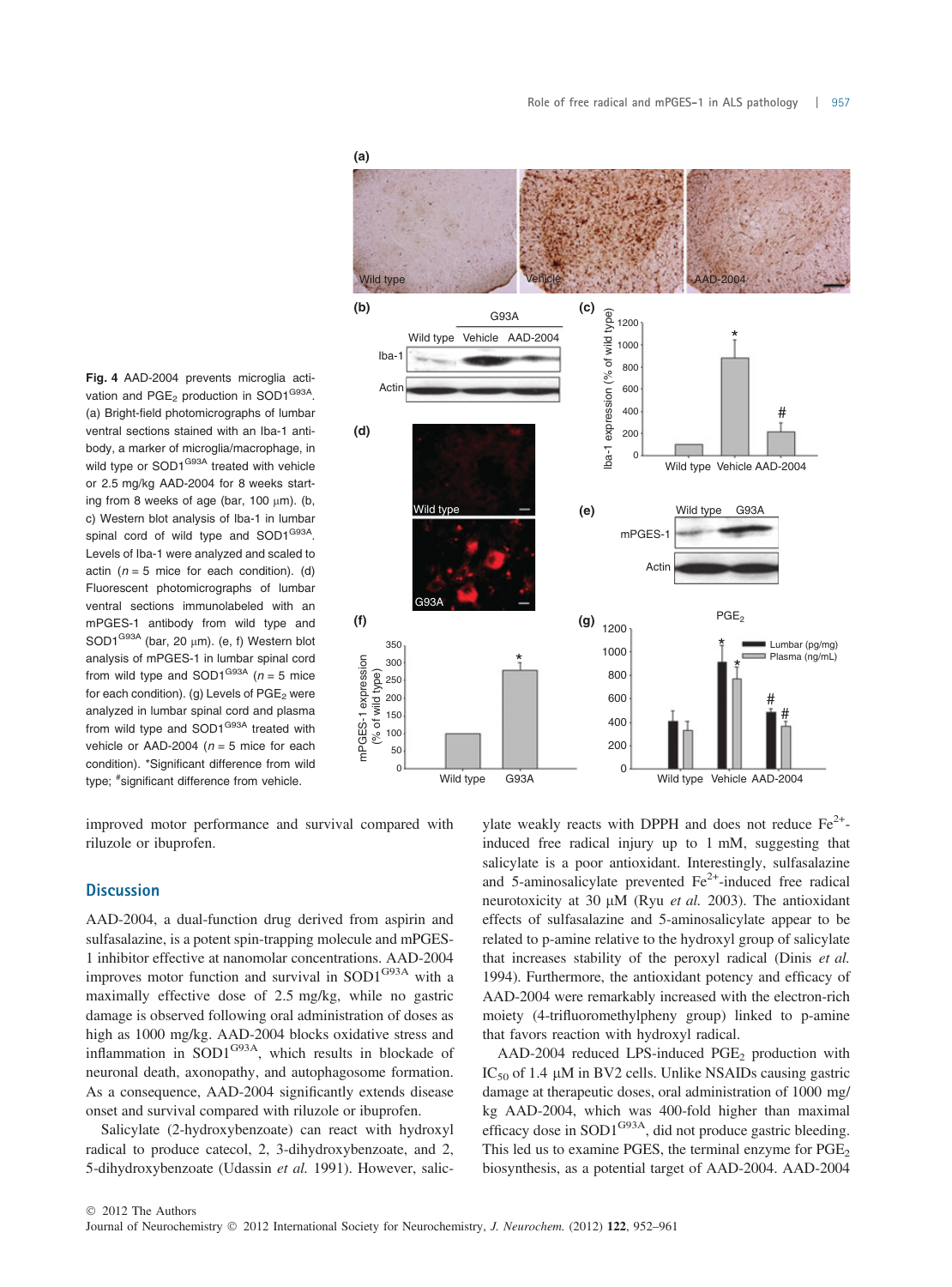

Fig. 5 AAD-2004 prevents motor neuron degeneration, axonopathy, and autophagosome formation in SOD1<sup>G93A</sup>. (a) Bright-field photomicrographs of the lumbar ventral horn stained with cresyl violet in wild type and SOD1<sup>G93A</sup> following 8-week administration of vehicle or 2.5 mg/kg AAD-2004 from 8 weeks of age (bar, 20  $\mu$ m) (b) The number of viable motor neurons was stereologically analyzed ( $n = 5-6$ ) mice per group). (c) Fluorescent photomicrographs of the lumbar ventral horn immunolabeled with a tau-5 antibody in wild type and SOD1<sup>G93A</sup> following 8-week administration of vehicle, 2.5 mg/kg AAD-2004 (p.o., b.i.d.), or 25 mg/kg ibuprofen (i.p., b.i.d.) from 8 weeks of

reduced conversion of PGH<sub>2</sub> to PGE<sub>2</sub> with IC<sub>50</sub> of 0.23  $\mu$ M in extracts of LPS-treated BV2 cells. As mPGES-1, an inducible form of PGES coupled to COX-2, mediates LPSinduced PGE<sub>2</sub> production and inflammation (Ikeda-matsuo et al. 2005), AAD-2004 is expected to act as an mPGES-1 inhibitor at submicromolar concentrations. In support of this, AAD-2004 reduced activity of (rh) mPGES-1 in a cell-free assay with IC<sub>50</sub> of 0.249  $\mu$ M, suggesting that AAD-2004 is a direct inhibitor of mPGES-1.

Recently, mPGES-1 was shown to play a proinflammatory role in fever, pain, and neurological diseases (Samuelsson et al. 2007). Expression of mPGES-1 was sparsely detectable in normal brain, but markedly increased in brain endothelial cells and the paraventricular nucleus of the hypothalamus during fever, arthritis, and burn injury in rodents (Ek et al. 2001; Yamagata et al. 2001; Engblom et al. 2002; Ozaki-

age (bar, 100  $\mu$ m). (d) Western blot analysis of tau-5 in lumbar spinal cord from wild type and SOD1<sup>G93A</sup> treated with vehicle, AAD-2004, ibuprofen, or riluzole (50 mg/kg/d in diet). Levels of tau-5 were analyzed and scaled to actin ( $n = 5$  for each condition). (e, f) Western blot analysis of LC3-I and LC3-II in lumbar spinal cord from wild type and SOD1<sup>G93A</sup> treated with vehicle or AAD-2004 ( $n = 5$  for each condition). (g) Western blot analysis of mutant hSOD1 aggregates in the lumbar spinal cord from wild type (WT) and SOD1<sup>G93A</sup> treated with vehicle (veh) or AAD-2004 (AAD). \*Significant difference from wild type; # significant difference from vehicle.

okayama et al. 2004). Genetic deletion of mPGES-1 reduced levels of  $PGE_2$  in the CSF and fever following peripheral LPS injection (Engblom et al. 2003). Increased expression of mPGES-1 was also observed in neurons, astrocytes, and microglia as well as endothelial cells in postmortem brain of AD (Chaudhry et al. 2008). We found that levels of  $PGE_2$ and mPGES-1 were significantly increased in the lumbar spinal cord of SOD1<sup>G93A</sup>. The latter was observed in neurons, astrocytes, microglia, and endothelial cells in the ventral horn undergoing widespread neuronal death and inflammation in SOD1G93A. Oral administration of AAD-2004 that reached a maximal plasma concentration of  $\sim$  5 µM prevented PGE<sub>2</sub> formation and microglial activation in the spinal cord of SOD1<sup>G93A</sup>, suggesting that AAD-2004 prevents inflammation in the CNS as an mPGES-1 inhibitor.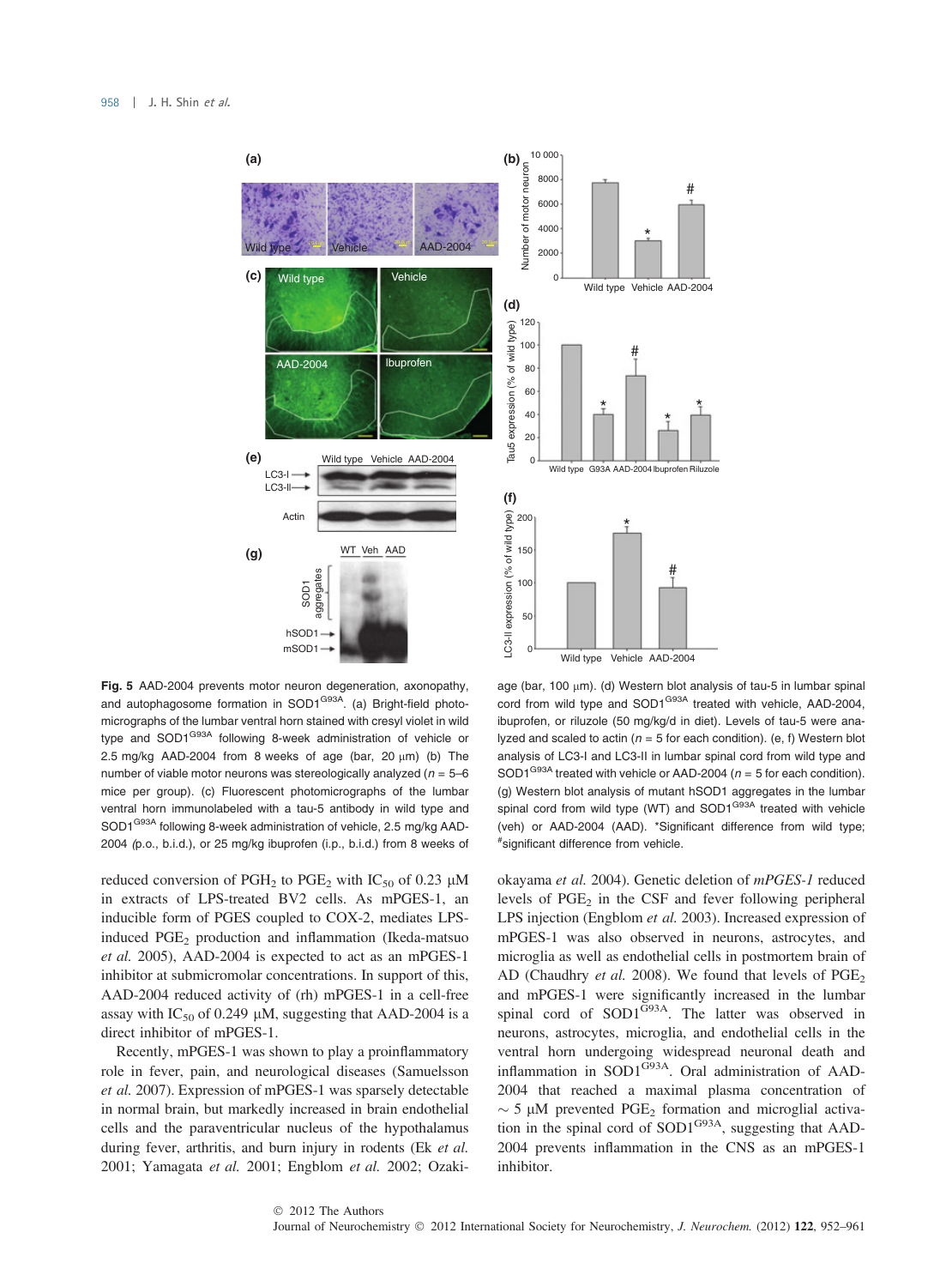

Fig. 6 AAD-2004 shows better motor function and survival than riluzole or ibuprofen in SOD1<sup>G93A</sup>. SOD1<sup>G93A</sup> received vehicle or 50 mg/kg riluzole in diet, 25 mg/ kg ibuprofen (i.p., b.i.d.), or 2.5 mg/kg AAD-2004 (p.o., b.i.d.) from 8 weeks of age. (a, b) Motor function was analyzed using Rotarod test (a) and paw grip endurance test (b) at indicated points of age. (c, d) Cumulative probability of onset of Rotarod deficit (c) and survival (d). (e) Onset of Rotarod deficit and mortality of SOD1<sup>G93A</sup>. <sup>a</sup>Significant difference from vehicle-treated group; b significant difference between AAD-2004 treated group and the group treated with ibuprofen or riluzole.

Levels of  $PGI<sub>2</sub>$  as well as  $PGE<sub>2</sub>$  were significantly increased in the lumbar segment of SOD1G93A compared with wild type (Fig. S3). Administration of AAD-2004 that blocked PGE<sub>2</sub> production did not reduce PGI<sub>2</sub> production in the SOD1<sup>G93A</sup>. As an mPGES-1 inhibitor selectively lowering  $PGE_2$  production, AAD-2004 appears to show better safety than conventional NSAIDs including selective COX-2 inhibitors that cause the risk of cardiovascular infarction and thrombosis by preventing production of vascular prostacyclin  $(PGI<sub>2</sub>)$  as well as adverse gastrointestinal events (Martinezgonzalez and Badimon 2007). In addition, the pharmacological property of AAD-2004 as a spin-trapping molecule provides an additional safety profile. This is supported by studies demonstrating that antioxidants reduce NSAIDinduced gastric injuries and cardiovascular risk (Rimm and Stampfer 1997; Fesharaki et al. 2006).

Although either antioxidants or NSAIDs improve motor function and prolong life span in  $SOD1^{G93A}$ , none of them have shown significant benefits in the translational studies for ALS patients (Benatar 2007; Orrell et al. 2008). Such unsatisfactory outcomes may be attributable to low numbers of patients and short duration of the trials, but may also be associated with low permeability of antioxidants through the BBB and adverse effects of NSAIDs that limit pharmacological action of antioxidants or NSAIDs in the CNS (De Boer and Gaillard 2007; Orrell 2010). It is of note that combined treatment of celecoxib and creatine improves motor function in a randomized clinical trial phase II of ALS patients as well as  $SOD1^{G93A}$  (Gordon *et al.* 2008), suggesting better efficacy of combined antioxidant and NSAID therapy than monotherapy. AAD-2004 blocked free

radical production and PGE<sub>2</sub>-mediated inflammatory responses induced in the spinal cord of SOD1<sup>G93A</sup>. Compared with beneficial effects of riluzole or ibuprofen in  $SOD1^{G93A}$ , concurrent blockade of free radicals and PGE<sub>2</sub> with AAD-2004 significantly improved survival and onset of motor function deficit approximately up to two to threefold.

AAD-2004 or ibuprofen attenuates motor neuron death in the ventral horn of the lumbar spinal cord as riluzole or other COX-2 inhibitors do in SOD1 $\overline{G}^{93A}$  (Drachman et al. 2002). The loss of ventral root axons correlates well with motor function deficit and appears before motor neuron death in  $SOD1^{G93A}$  and ALS patients (Fischer et al. 2004). While neither riluzole nor ibuprofen attenuated degeneration of ventral root axons, AAD-2004 significantly protected the axons in SOD1G93A. Impaired autophagy has been proposed as a cause of progressive dystrophy and degeneration of axons (Komatsu et al. 2007; Morimoto et al. 2007; Li et al. 2008). Administration of AAD-2004 prevented levels of LC3-II and SOD1 aggregates that were increased in the ventral horn of lumbar spinal cord in  $SOD1^{G93A}$ . This connotes that free radicals and PGE<sub>2</sub>-mediated inflammation cause abnormal protein aggregates and autophagosome formation. In support of this, iron or mitochondrial reactive oxygen species induced autophagy and autophagic cell death (Chen and Gibson 2008; He et al. 2008). By inhibiting abnormal protein aggregation and axonopathy, AAD-2004 produces better motor function and survival in SOD1<sup>G93A</sup> than riluzole or ibuprofen.

Undoubtedly, free radicals and inflammation contribute to progression of neuronal damage and neurological deficit in ALS. Neither antioxidants nor NSAIDs, however, showed significant efficacy in ALS patients due to poor BBB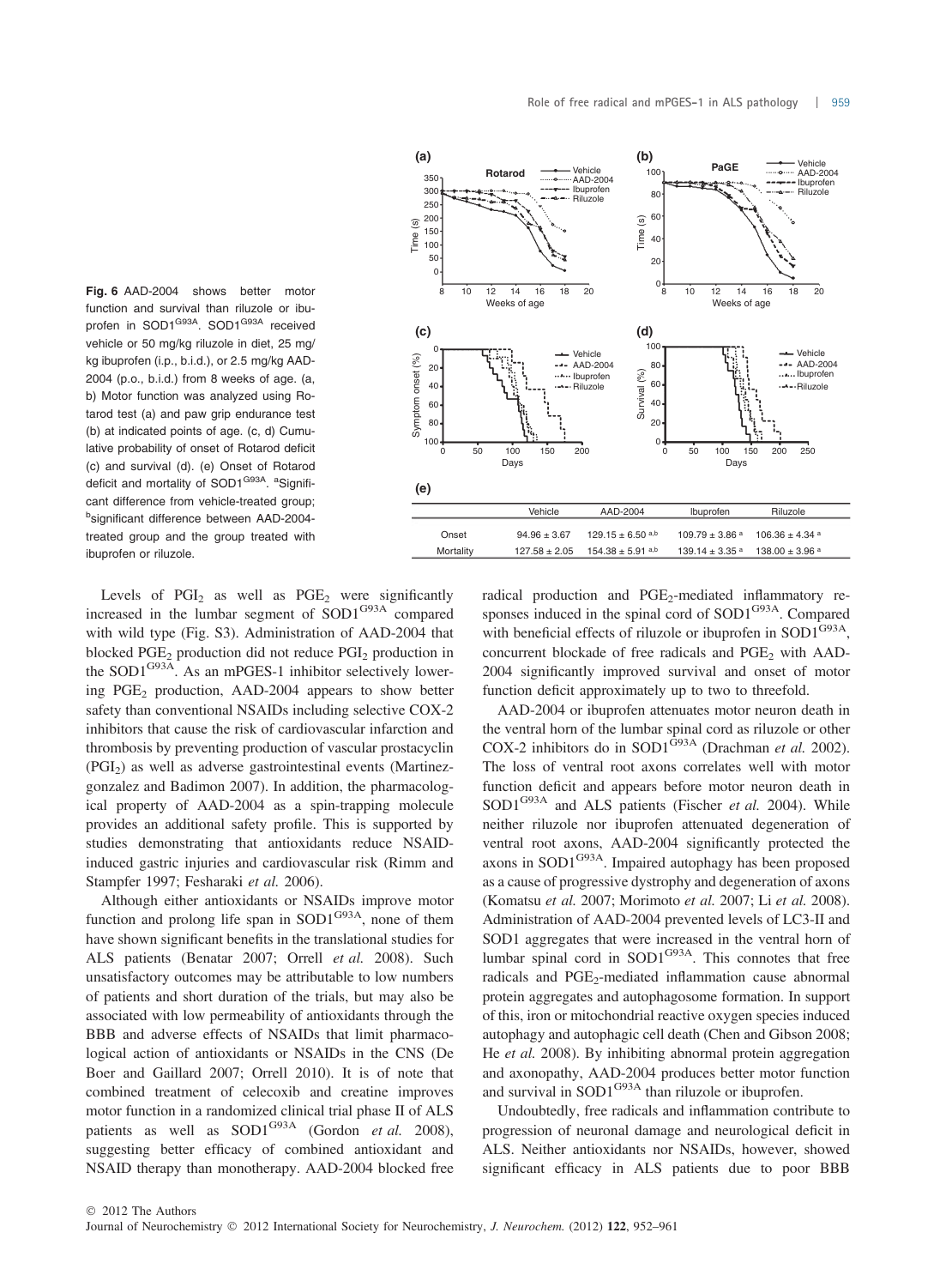permeability and drug-related adverse effects at therapeutic doses. AAD-2004 blocks free radical production and PGE<sub>2</sub>dependant inflammation in vitro and in SOD1<sup>G93A</sup>. With the dual pharmacological actions, AAD-2004 did not cause gastric damage at a dose 400-fold higher than efficacy doses in  $SOD1^{G93A}$ , prevented protein aggregation and axonopathy, and improved neurological function and survival better than NSAIDs as well as riluzole. The protective mechanisms of AAD-2004 involve preventing mutant SOD1-induced superoxide production, mitochondrial dysfunction, axonal disorganization, and inflammation. It will be of interest to investigate if AAD-2004 prevents the other proposed mechanisms of pathology such as excitotoxicity, endoplasmic reticulum stress, and non-neuronal cell damage in SOD1<sup>G93A</sup> (Ilieva et al. 2009).

# **Conclusions**

The present findings support the need for a novel medication that exhibits concurrent blockade of free radical and mPGES-1-mediated PGE<sub>2</sub> production as a means to combat devastating neurodegeneration in ALS and also has implications for the treatment of other neurodegenerative diseases including Alzheimer's disease and Parkinson's disease.

#### Acknowledgements

This work was supported by grants from the 21C Frontier R&D Program in Neuroscience from Ministry of Education, Science, and Technology, a National Drug Discovery Program from Ministry of Health and Welfare, the Brain Korea 21 project at Ajou University School of Medicine, and GNT Pharma. The authors have no conflicts of interest.

#### Supporting information

Additional supporting information may be found in the online version of this article:

Appendix S1. Materials and methods.

Figure S1. AAD-2004 improves motor function and increases survival in the SOD1G93A mice in a dose-dependent manner.

Figure S2. Pharmacokinetic profiles following intraperitoneal or oral administration of 2.5 mg/kg AAD-2004 in C57BL/6 mice.

Figure S3. AAD-2004 did not reduce PGI2 formation in the lumbar segment of SOD1 G93A mice.

As a service to our authors and readers, this journal provides supporting information supplied by the authors. Such materials are peer-reviewed and may be re-organized for online delivery, but are not copy-edited or typeset. Technical support issues arising from supporting information (other than missing files) should be addressed to the authors.

## **References**

Almer G., Guegan C., Teismann P., Naini A., Rosoklija G., Hays A. P., Chen C. and Przedborski S. (2001) Increased expression of the proinflammatory enzyme cyclooxygenase-2 in amyotrophic lateral sclerosis. Ann. Neurol. 49, 176–185.

- Andreassen O. A., Dedeoglu A., Klivenyi P., Beal M. F. and Bush A. I. (2000) N-acetyl-L-cysteine improves survival and preserves motor performance in an animal model of familial amyotrophic lateral sclerosis. NeuroReport 11, 2491–2493.
- Babu G. N., Kumar A., Chandra R., Puri S. K., Kalita J. and Misra U. K. (2008) Elevated inflammatory markers in a group of amyotrophic lateral sclerosis patients from northern India. Neurochem. Res. 33, 1145–1149.
- Beal M. F., Ferrante R. J., Browne S. E., Matthews R. T., Kowall N. W. and Brown R. H. Jr (1997) Increased 3-nitrotyrosine in both sporadic and familial amyotrophic lateral sclerosis. Ann. Neurol. 42, 644–654.
- Benatar M. (2007) Lost in translation: treatment trials in the SOD1 mouse and in human ALS. Neurobiol. Dis. 26, 1–13.
- Bowling A. C., Schulz J. B., Brown R. H. Jr, and Beal M. F. (1993) Superoxide dismutase activity, oxidative damage, and mitochondrial energy metabolism in familial and sporadic amyotrophic lateral sclerosis. J. Neurochem. 61, 2322–2325.
- Chaudhry U. A., Zhuang H., Crain B. J. and Dore S. (2008) Elevated microsomal prostaglandin-E synthase-1 in Alzheimer's disease. Alzheimers Dement. 4, 6–13.
- Chen Y. and Gibson S. B. (2008) Is mitochondrial generation of reactive oxygen species a trigger for autophagy? Autophagy 4, 246–248.
- Collier H. O. (1971) Prostaglandins and aspirin. Nature 232, 17–19.
- Crow J. P., Calingasan N. Y., Chen J., Hill J. L. and Beal M. F. (2005) Manganese porphyrin given at symptom onset markedly extends survival of ALS mice. Ann. Neurol. 58, 258–265.
- Cudkowicz M. E., Shefner J. M., Schoenfeld D. A., Zhang H., Andreasson K. I., Rothstein J. D. and Drachman D. B. (2006) Trial of celecoxib in amyotrophic lateral sclerosis. Ann. Neurol. 60, 22–31.
- De Boer A. G. and Gaillard P. J. (2007) Drug targeting to the brain. Annu. Rev. Pharmacol. Toxicol. 47, 323–355.
- Desnuelle C., Dib M., Garrel C. and Favier A. (2001) A double-blind, placebo-controlled randomized clinical trial of alpha-tocopherol (vitamin E) in the treatment of amyotrophic lateral sclerosis. ALS riluzole-tocopherol study group. Amyotroph. Lateral Scler. Other Motor Neuron Disord. 2, 9–18.
- Dinis T. C., Maderia V. M. and Almeida L. M. (1994) Action of phenolic derivatives (acetaminophen, salicylate, and 5-aminosalicylate) as inhibitors of membrane lipid peroxidation and as peroxyl radical scavengers. Arch. Biochem. Biophys. 315, 161–169.
- Drachman D. B., Frank K., Dykes-hoberg M., Teismann P., Almer G., Przedborski S. and Rothstein J. D. (2002) Cyclooxygenase 2 inhibition protects motor neurons and prolongs survival in a transgenic mouse model of ALS. Ann. Neurol. 52, 771–778.
- Ek M., Engblom D., Saha S., Blomqvist A., Jakobsson P. J. and Ericsson-dahlstrand A. (2001) Inflammatory response: pathway across the blood-brain barrier. Nature 410, 430–431.
- Engblom D., Saha S., Ericsson-dahlstrand A., Jakobsson P. J. and Blomqvist A. (2002) Prostaglandins as inflammatory messengers across the blood-brain barrier. J. Mol. Med. 80, 5–15.
- Engblom D., Saha S., Engstorm L., Westman M., Audoly L. P., Jakobsson P. J. and Blomqvist A. (2003) Microsomal prostaglandin E synthase-1 is the central switch during immune-induced pyresis. Nat. Neurosci. 6, 1137–1138.
- Eriksen J. L., Sagi S. A., Smith T. E. et al. (2003) NSAIDs and enantiomers of flurbiprofen target gamma-secretase and lower Abeta 42 in vivo. J. Clin. Invest. 112, 440–449.
- Evans G., Packham M. A., Nishzawa E. E., Mustard J. F. and Murphy E. A. (1968) The effect of acetylsalicyclic acid on platelet function. J. Exp. Med. 128, 877–894.
- Ferrante R. J., Browne S. E., Shinobu L. A. et al. (1997) Evidence of increased oxidative damage in both sporadic and familial amyotrophic lateral sclerosis. J. Neurochem. 69, 2064–2074.